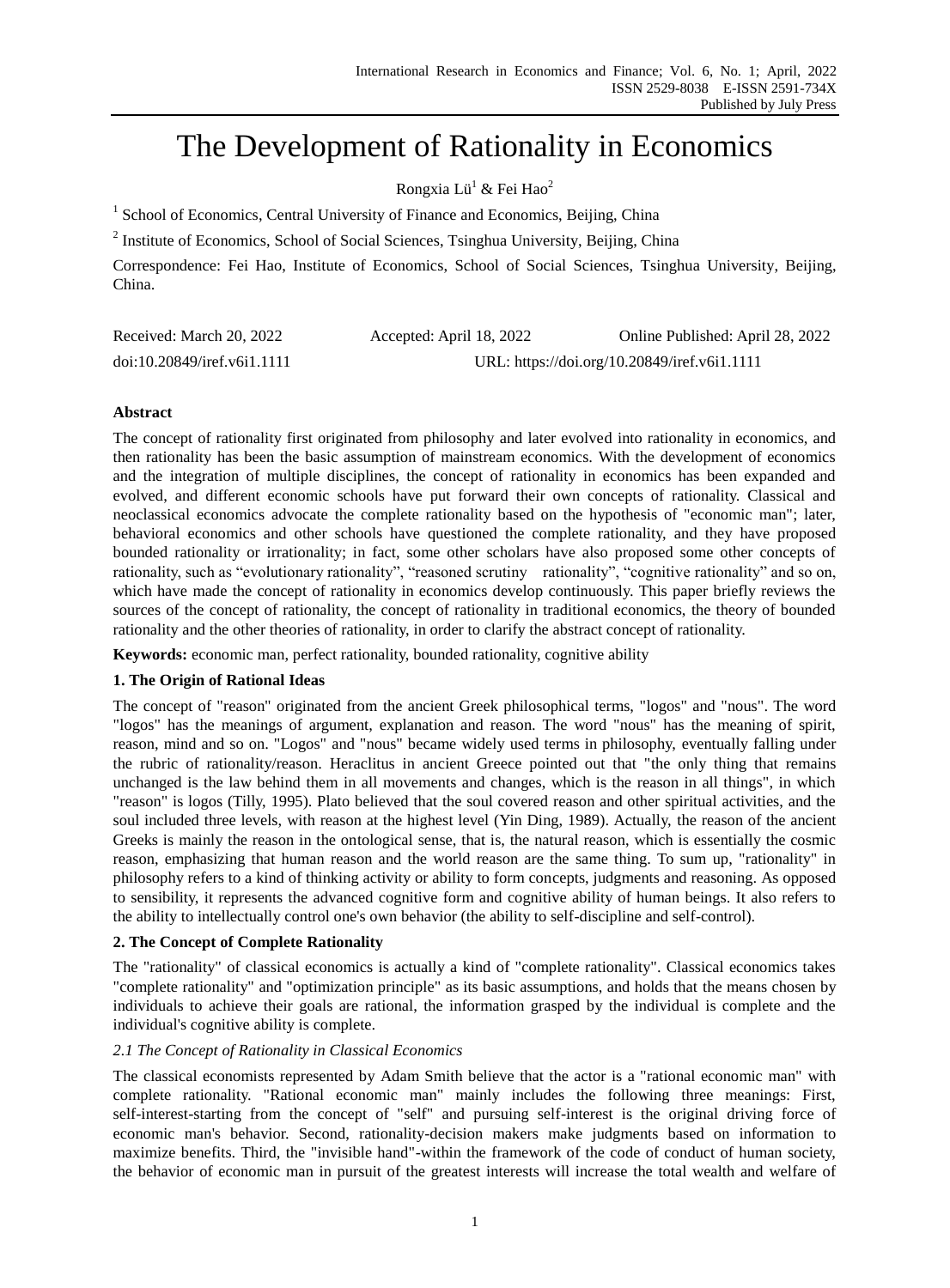society. "Rational economic man" is completely rational, and has complete information and unlimited resources when making decisions (Smith, 1972; 1974). The concept of "rational economic man" establishes the inherent and consistent logical relationship between self-interest motivation and human rational behavior driven by human self-concept. Smith not only defined the authority of the state or government, but also proved that as long as the corresponding production relations (such as laws, systems, etc.) can satisfy and stimulate the self-interest of individuals, resources can be effectively allocated through the spontaneous regulation of the market, so as to make the country strong and the people rich.

#### *2.2 Rational Concept in Neoclassical Economics*

Neo-classical economics adheres to the hypothesis of "rational economic man" mentioned above, and gradually forms a complete theoretical system through the development of Walras and Marshall. At the same time, it also uses mathematics and other disciplines to establish models to enrich and develop classical economics, which mainly studies the rational concepts and behaviors of organizations and individuals in economic activities. Neoclassical economics has some theory features: Firstly, the concept of economic man is extended. Secondly, the behavioral motivation of economic man is regarded as the motivation of various factors of production (personification) to pursue their own interests. Thirdly, mathematical tools are introduced. Finally, the "Pareto optimal conditions" on how to realize both the unity of individual interests and social interests are put forward. So, Neo-classical economics has successfully expanded partial equilibrium analysis to general equilibrium analysis.

Harstad & Selten (2013) proposed that neoclassical means that broad models and inferences are based on the premise that all economic decisions lead to optimization of profit or utility (rationality). Utility theory is a widely used model of rational analysis. Utility is a yardstick of people's satisfaction from purchasing goods or obtaining services. The goal of utility theory is to maximize utility. Machlup (1946) stated that the driver unconsciously performs a rather complicated calculation when overtaking another vehicle on the road in his defense of that theory of optimization in the classical economy.

#### **3. The Concept of Bounded Rationality**

Generally speaking, "complete rationality" is the most basic assumption of mainstream economics. However, as more and more people pay attention to the phenomenon of "irrationality", scholars begin to reflect on "complete rationality", and many scholars begin to question neoclassical economics. Pigou & Robertson (1924) called the concepts of marginal cost and marginal productivity in neoclassical economics "empty boxes", and claimed that they don't have any counterparts in real companies. A similar argument about full-cost pricing was made by Hall & Hitch (1939). Lichtenstein & Slovic (1971) used the method of experimental economics to demonstrate the defects of classical economics, and first discovered the phenomenon of preference reversal. The bubble in the financial and real estate markets has also caused query and criticism of neoclassical economics in the academic world. Shiller (2000) proposed that neoclassical theory cannot be reconciled with the speculative bubbles observed in several major Western economies in previous decades, and there is irrational exuberance in the market. In a word, the theory of bounded rationality holds that the value orientation of the actor usually presents a diversified performance, which is not only restricted by various objective factors, but also in change. In addition, People's ability, resources, information, knowledge and experience are limited, so, people will stop at the satisfactory solution rather than stick to the optimal solution in most cases.

## *3.1 The Rise of the Concept of Bounded Rationality*

Combining with the exploration and practice of psychological cognition, Herbert Simon and others systematically pointed out the inconsistency between complete rationality in classical economics and reality, which is embodied in the following aspects:

## 3.1.1 Plurality of Goals of the Actor

Simon (1982) cited the example of developing a computer procurement strategy for a company to illustrate that the goals of the economic activities are often diversified, not single. At the same time, the goal of economic activities is not absolute, but can be adjusted with the change of the interests of the actors. In addition, from the perspective of the hierarchy of goals, there is a shift between goals and means. From the three characteristics of the goal, it is difficult to find the absolute best goal in the actual economic activities. Therefore, the possibility of the existence of the absolute optimal solution in the real world is extremely low. In fact, the preferences of actors are constantly changing in reality, and preferences affect people's decision-making, producing different results. For example, many people will change from risk-seeking to risk-averse when making investment decisions with age.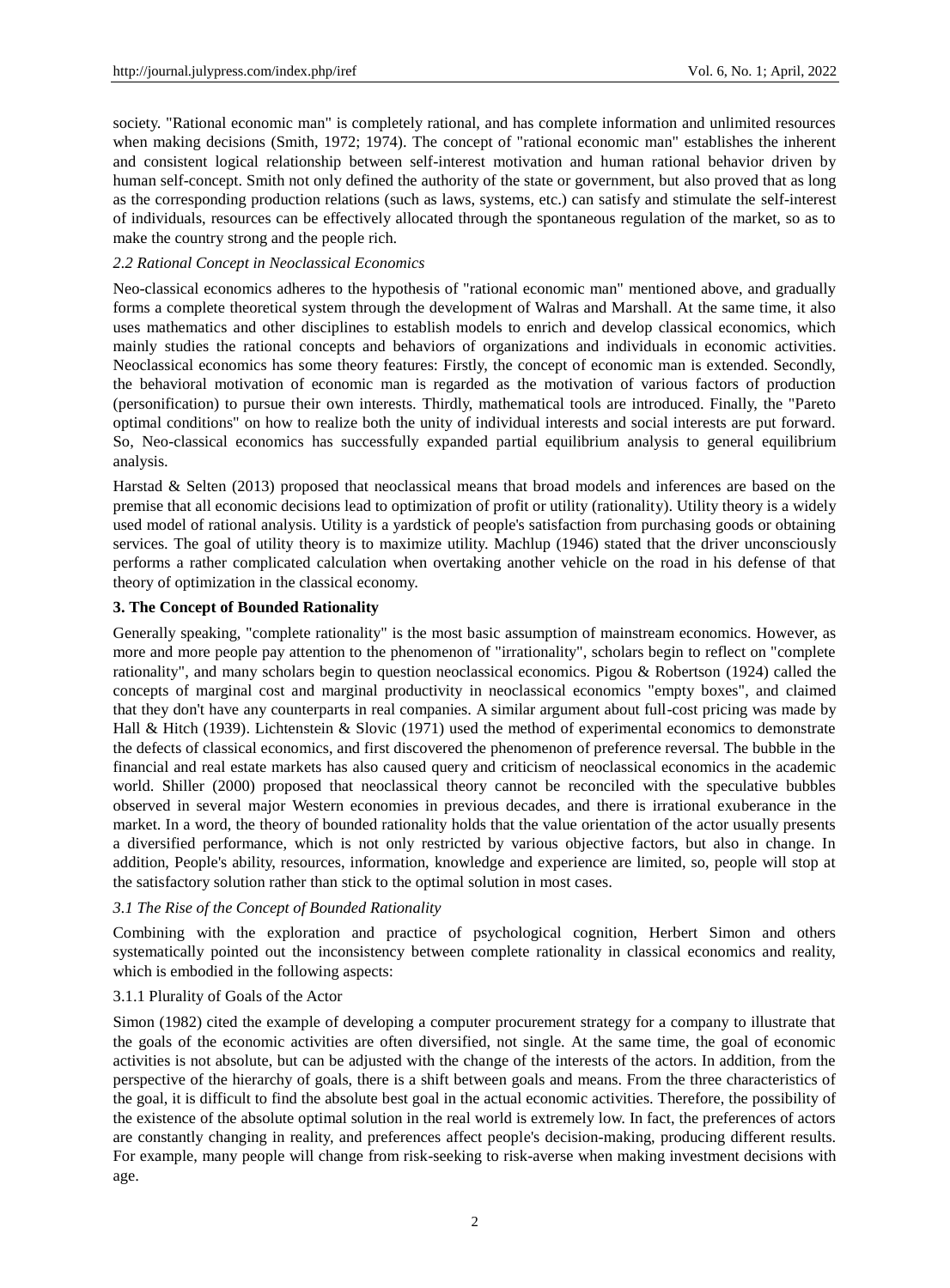## 3.1.2 The Limitation of the Actor's Ability

Cognitive ability refers to the ability of human brain to process, store and extract information, which belongs to the "intrinsic" ability of human beings and is also a part of human capital (Meng Yijia, 2014; Xie Yu et al., 2014). In terms of cognitive ability, real individuals have limited perception ability, limited memory ability and limited information processing ability for external information. Therefore, there is only limited access to the truth. In terms of cognitive ability, the individual has many defects: First, the perception ability is limited. Human senses come from external stimuli, and it is precisely because of the threshold of human senses that the ability of real individuals perceiving the environment is often limited. Second, memory capacity is limited. Human memory is essentially a process of processing external information, and external information that is usually stored in the short-term memory stage, and the capacity of short-term memory is often only 5 to 9 information blocks, while too much information will reduce the efficiency of memory. Third, information processing capacity is limited (Simon, 1986). In the real world, most economic decision-making problems are often complex. People need to consider not only quantifiable economic benefits, but also non-quantifiable factors such as social and ecological benefits, so people often can not make accurate decisions and predictions.

#### 3.1.3 The Finiteness of the Actor's Resources

In the face of specific goals, human energy and other resources in their hands are so limited, which leads to the fact that people often cannot achieve the optimal goal and can only find satisfactory results under the condition of limited resources. For example, it is difficult for people to obtain complete information when making decisions, and they are often affected by information asymmetry. Economic activities require timeliness, for example, "Time is money" requires people to cherish time, seize opportunities and complete economic activities with the corresponding time limit. But in the short term, many resources are limited, and human behavior is subject to many constraints.

#### *3.2 The Connotation of Bounded Rationality*

Simon (1982; 2004) quoted the knowledge of experimental psychology and cognitive science to verify that human rationality can only be based on limited cognition and limited resources when he improved the traditional concept of rationality. Simon put forward the concept of bounded rationality. He replaced the assumption of "rational man" with the assumption of "manager", and "utility maximization" with "satisfaction".

In *Management Behavior,* Simon (2004) emphasized two key words of the concept of bounded rationality: "Search" and "Satisfaction". People often don't have alternatives at first, so they have to spend time and energy searching. In addition, in real life, because the time and energy of real individuals are limited, they often do not exhaust all resources to find all alternatives before making decisions. Instead, it pays a certain price (acceptable price) to find part of the solution and choose it, as long as the choice can reach the desired level or satisfactory level. Simon (1982; 2004) once used "ants" as a metaphor for human beings, believing that human beings only have limited rationality in the real environment and could only search satisfactorily. An ant doesn't crawl in a straight line, but in a tortuous way. This does not mean that ants have complex and advanced cognitive abilities, but only the complexity of the external world, such as branches and gravel blocking their straight path. Ants can remember the general direction of the nest, but due to the limitation of vision, they cannot predict the specific route. They can only take one step at a time and make temporary choices according to the current situation. According to Simon, people and ants have something in common from a cognitive level. Because of the limited cognitive ability of the outside world, people cannot systematically and accurately judge much information and its consequences. The behavior of real individuals can only reflect the complexity of the environment in which they live, and the assumption of complete rationality in classical economics rarely appears in real life.

Therefore, Simon (2004) argued that decision-makers in reality are somewhere between complete rationality and irrationality, and they are "managers" with only "bounded rationality". The goals and value orientations of "managers" are constantly changing and even completely changing with the passage of time. In the real world, "managers" only have limited mental, knowledge, experience and other resources, and they are not extravagant and impossible to achieve the absolute optimal solution, but only satisfied with the expected solution. Obviously, under the condition of meeting people's expectation level, satisfactory selection can greatly reduce the search cost and calculation cost, and simplify the decision-making process. Therefore, real individuals tend to make decisions and actions according to the standard of satisfaction. The "manager" model is of great significance to information processing. The "information crisis" that people are facing is no longer a problem of being unable to make decisions because of the lack of information, but a problem of frequent mistakes in decision-making caused by the overflow of information. People can only realize that their rationality is limited. Only in this way can people make full and reasonable use of limited resources to achieve their goals and solve one practical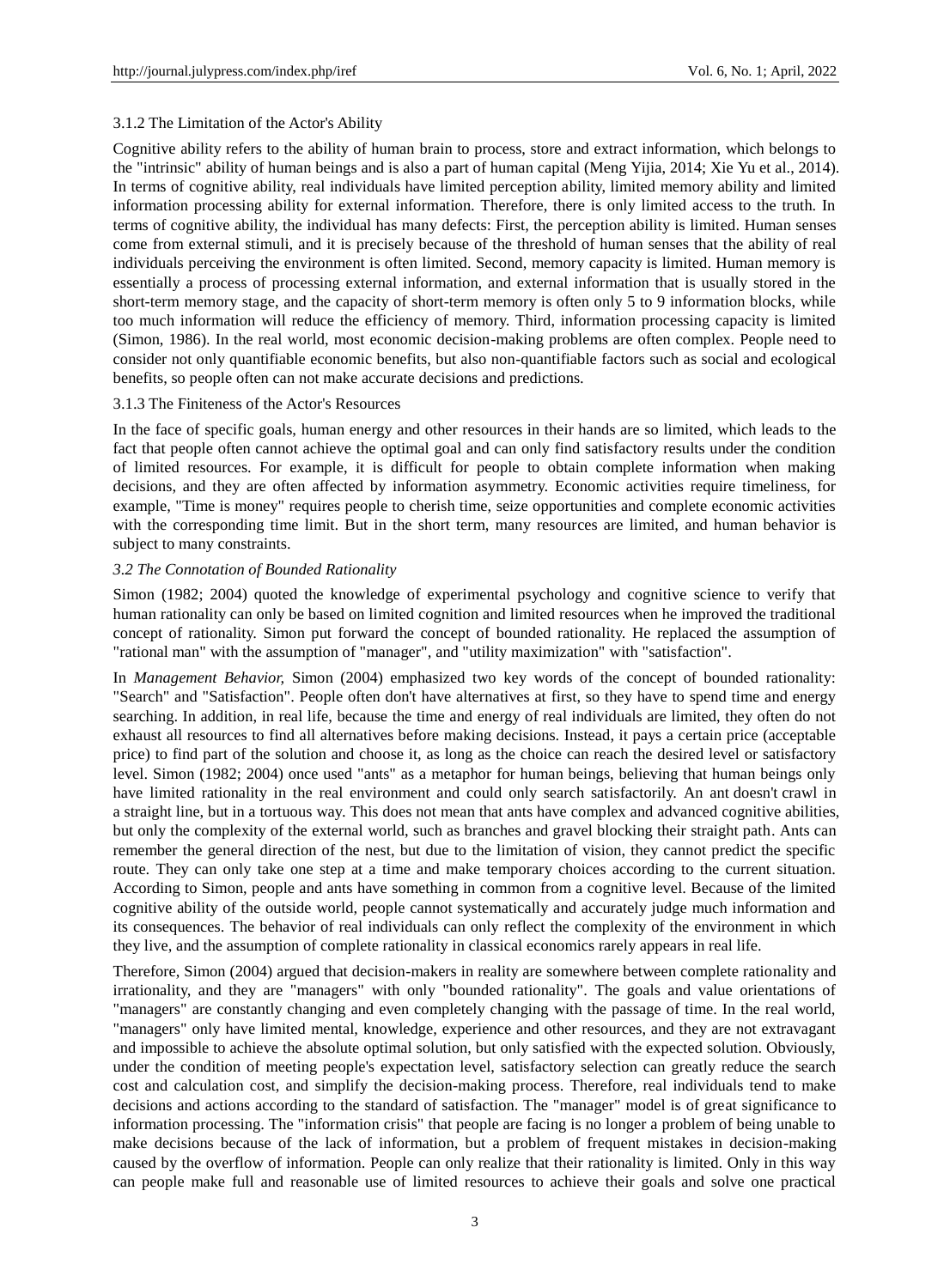problem after another, instead of spending a lot of resources to pursue the optimal solution.

#### *3.3 The Expansion of the Concept of Bounded Rationality*

Firstly, this paper introduces the hierarchy of needs theory. In addition to the basic needs of physiology and safety, human needs also include higher needs such as social interaction, respect and self-realization. The theory of hierarchy of needs has a great impact on the traditional hypothesis of economic man, because the traditional hypothesis of economic man holds that people are self-interested and that the pursuit of maximizing economic interests is the only need of human beings. The theory of hierarchy of needs makes the hypothesis of human nature closer to reality, thus improving the ability to explain reality. Secondly, this paper introduces modern behavioral economics. On the basis of Simon's "bounded rationality", Kahneman and others combined the latest achievements of experimental psychology and cognitive psychology to create modern behavioral economics, and finally established the historical status of "bounded rationality". There is a big difference between the belief and choice of people in reality and the optimal belief and choice of rational people in classical economics.

#### **4. Modern Rational Concept**

Bounded rationality is the development of complete rationality, but it also has many limitations. Rationality and bounded rationality in neoclassical economics refer to the psychological motivation of individual profit-seeking, which can not explain the moral and ethical basis of human behavior choices (Deng Hongtu, Song Gaoyan, 2017). Therefore, with the continuous development of economics, more and more scholars began to reflect on complete rationality and limited rationality, and put forward such rational concepts as evolutionary rationality, reasonable and prudent rationality, and cognitive rationality, which made the concept of rationality expand and extend continuously.

#### *4.1 Hayek's Evolutionary Rationality*

In The Fatal Conceit and The Road to Serfdom, Hayek (2000; 2015) involved collectivism, socialism, freedom and other ideas in addition to his own view of rationality. He opposed constructive rationality (rationalism), thus putting forward evolutionary rationality as opposed to constructive rationality. According to Hayek, In fact, society is an "organism" which contains infinite elements and the relationship between elements is extremely complex, but human reason is limited, and people can not fully grasp everything of this extremely complex "organism". He believed that rationality comes from the long-term process of social evolution, and rationality evolves slowly, which is embedded in various customs, laws and other cultural systems. At the same time, according to Hayek, human rational ability is limited, which makes people ignorant or uncontrollable about most of the existing things. The limitation of human reason mainly comes from the following reasons: reason can not dominate human wisdom (there is a super-conscious mind); rationality cannot accurately predict the organism of human society.

#### *4.2 Amartya Sen's Reasonable and Prudent Rationality*

Amartya Sen (2006), a Nobel Prize winner, put forward his view of rationality in *Reason and Freedom*, which is reasonable and prudent. Amartya Sen summed up the concept of modern economic rationality. He believed that there are three kinds of rationality: "internal consistency of choice", "self-interest maximization" and "general maximization". First, He made a judgment on these three mainstream views of rationality, among which self-interest maximization is to impose external specific goals or principles on rational choice, and dual display preference is to impose internal consistency conditions on rational choice, but these will make rationality lose some important dimensions, and the combination of "internal consistency" and "benefit maximization" is not inevitable. Then, Amartya Sen proposed a more complete view of rationality, that is, reasonable and prudent rationality: on the basis of the original economic rationality, he added a very important condition-reasoned scrutiny. Amartya Sen advocated that people do pursue their own goals, and the key is that people examine the goals they pursue, such as the rationality of the goals.

#### *4.3 The Cognitive Rationality of Raymond Boudon*

Raymond Boudon (1998), a sociologist, was the first to put forward "cognitive rationality", which explained rationality from the perspective of sociology and reconciled the conflict between "instrumental rationality" and "value rationality" to a certain extent. He presented a concrete description of "cognitive rationality": individual X takes action Z because he has sufficient reason to take or believe action Z. In fact, there is no essential difference between Raymond Boudon's "cognitive rationality" and the "rationality" in "instrumental rationality" and "value rationality", and his "cognitive rationality" is only a simple combination of the two. In addition, Huang Kainan, Cheng Zhenyu and other scholars (2008) also put forward their own concept of "cognitive rationality", which is quite different from Raymond Budong's "cognitive rationality". Firstly, from the perspectives of behavioral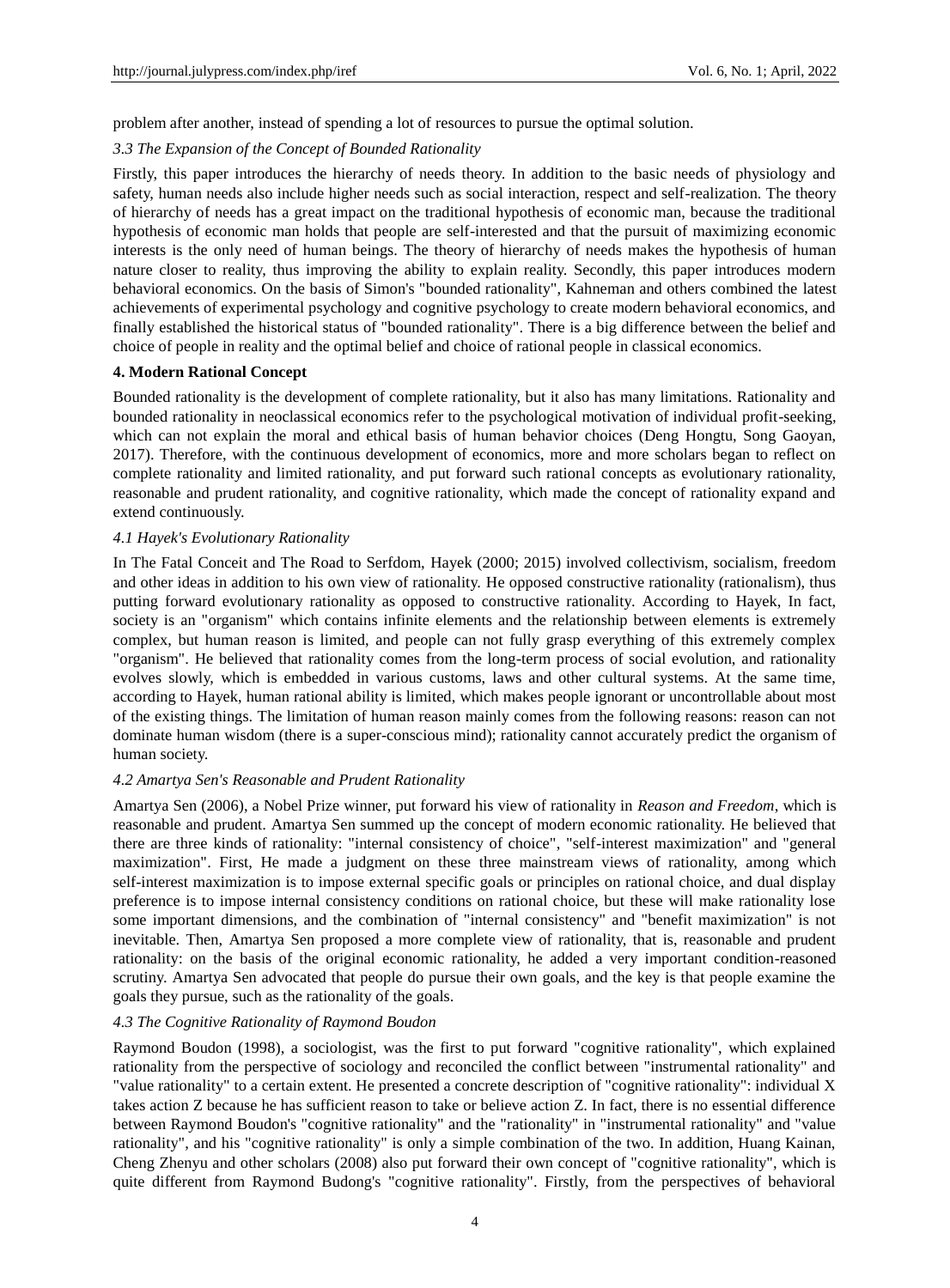economics, cultural evolution theory and brain neuroscience, Huang Kainan explored the systematic influence of three cognitive dimensions, namely "individual psychology", "social and cultural evolution" and "biological evolution", on individual economic behavior (rationality). Then, based on the above analysis, Huang Kainan et al.explored the origin and connotation of individual rationality from the perspective of cognitive science. They found that because of the limitation of internal cognitive ability and the variability of external environment, individual rationality is between complete construction and complete evolution.

#### **5. Summary**

This paper reviews the source of rational concept, the concept of complete rationality, the concept of limited rationality and some new rational concepts. We find that rationality originated from philosophy and later evolved into the rationality of economics. With the development of economics and the integration of multi-disciplines, the concept of rationality in economics has been extended. Different schools of thought put forward their own ideas of reason. Classical and neoclassical economics advocated the complete rationality of "economic man"; Later, many schools such as behavioral economics questioned complete rationality and advocated bounded rationality or even irrationality. In fact, some scholars have also put forward some other rational concepts, such as evolutionary rationality, reasonable and prudent rationality, cognitive rationality and so on. All these make the rational concept of economics develop and improve continuously. Generally speaking, the concept of rationality has several important characteristics: firstly, rationality is a very basic and abstract concept; Secondly, rationality is a concept involving many disciplines, which has its own meaning in philosophy, sociology, economics and other disciplines. Finally, rationality in economics is a fundamental assumption and an evolving concept.

#### **References**

- Deng, H., & Song, G. (2017). Comment on the "Rationality" of Economic Man: The Construction of Historical Rationality and Its Explanatory Power. *China Social Science Review*, (2). (in Chinese)
- Hall, R. L., & Hitch, C. J. (1939). Price Theory and Business Behavior. *Oxford Economic Papers, 2*(1), 12-45. https://doi.org/10.1093/oxepap/os-2.1.12
- Harstad, R. M., & Selten, R. (2013). Bounded-Rationality Models: Tasks to Become Intellectually Competitive. *Journal of Economic Literature, 51*(2), 496-511. https://doi.org/10.1257/jel.51.2.496
- Hayek. (2000). *The Fatal Conceit*. Beijing: China Social Sciences Press.
- Hayek. (2015). *The Road to Serfdom*. Beijing: China Social Sciences Press. https://doi.org/10.4324/9781315728124
- Huang, K., & Cheng, Z. (2008). Cognitive Rationality and the Development of Individualist Methodology. *Economic Research,* (7). (in Chinese)
- Lichtenstein, S., & Slovic, P. (1971). Reversals of Preference between Bids and Choices in Gambling Decisions, *Journal of Experimental Psychology, 89*(1), 46-55. https://doi.org/10.1037/h0031207
- Machlup, F. (1946). Marginal Analysis and Empirical Research. *American Economic Review, 36*(4), 519-54.
- Meng, Y. (2014). Cognitive Ability and Household Asset Choice. *Economic Research,* (S1). (in Chinese)
- Pigou, A. C., & Robertson, D. H. (1924). Those Empty Boxes. *Economic Journal, 34*(133), 16-31. https://doi.org/10.2307/2222616
- Raymond, B. (1998). Limitations of Rational Choice Theory. *American Journal of Sociology, 104*(3), 817-828. https://doi.org/10.1086/210087
- Sen, A. (2006). *Reason and Freedom*. Beijing: Renmin University of China Press.
- Shiller, R. J. (2000). *Irrational Exuberance*. Princeton: Princeton University Press.
- Simon, A. H. (1982). *New Science of Management Decision Making,* translated by Li, Z. *etc.*. Beijing: China Social Sciences Press.
- Simon, A. H. (1986). *Human Cognition: Information Processing Theory of Thinking,* translated by Jing, Q. *etc.*. Beijing: Science Press.
- Simon, A. H. (2004). *Management Behavior,* translated by Zhan, Z. *etc.*. Beijing: China Machine Press. (in Chinese)
- Smith, A. (1972). *A Study of the Nature and Causes of National Wealth*. Beijing: The Commercial Press. (in Chinese)